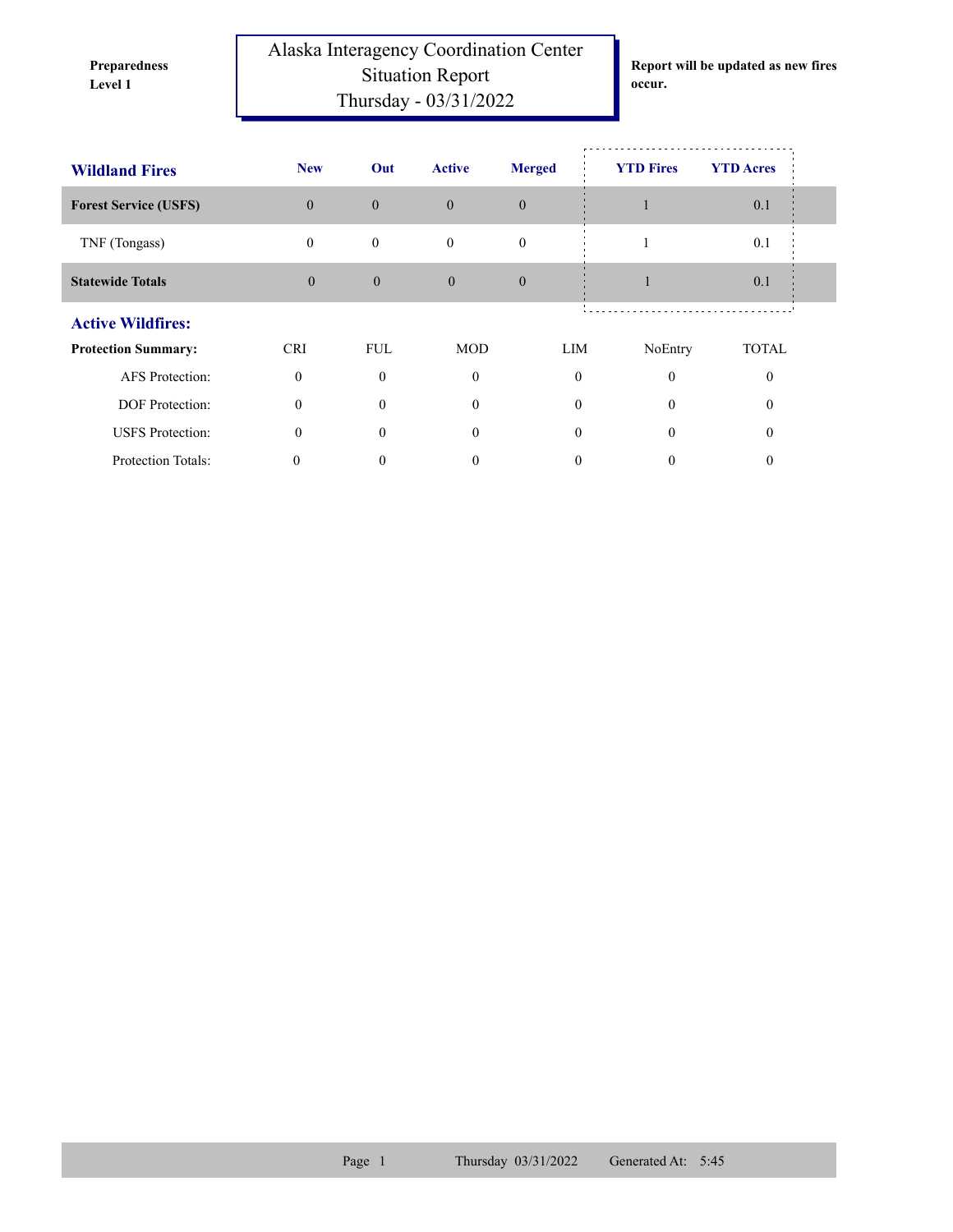## **Active Fires Status Summary**

|                         | Staffed           |                   | Unstaffed         |                   |  |
|-------------------------|-------------------|-------------------|-------------------|-------------------|--|
|                         | Contained $(S/C)$ | Uncontained (S/U) | Contained $(U/C)$ | Uncontained (U/U) |  |
| AFS Protection:         |                   |                   |                   |                   |  |
| <b>DOF</b> Protection:  |                   | U                 |                   |                   |  |
| <b>USFS</b> Protection: |                   | O                 |                   |                   |  |
| Status Totals:          |                   |                   |                   |                   |  |

| <b>Prescribed Fires</b>  |                  |                  |            |        |               |
|--------------------------|------------------|------------------|------------|--------|---------------|
| Missing Owner ID         | <b>YTD</b> Fires | <b>YTD</b> Acres | <b>New</b> | Active | Out Yesterday |
| Fuels Management Totals: |                  |                  |            |        |               |

| <b>Cause Summary For All Fires (Includes Merged Fires But Not Prescribed Fires)</b> |        |  |           |  |  |
|-------------------------------------------------------------------------------------|--------|--|-----------|--|--|
|                                                                                     | Human: |  | 0.1 Acres |  |  |
| Total:                                                                              |        |  | 0.1 Acres |  |  |